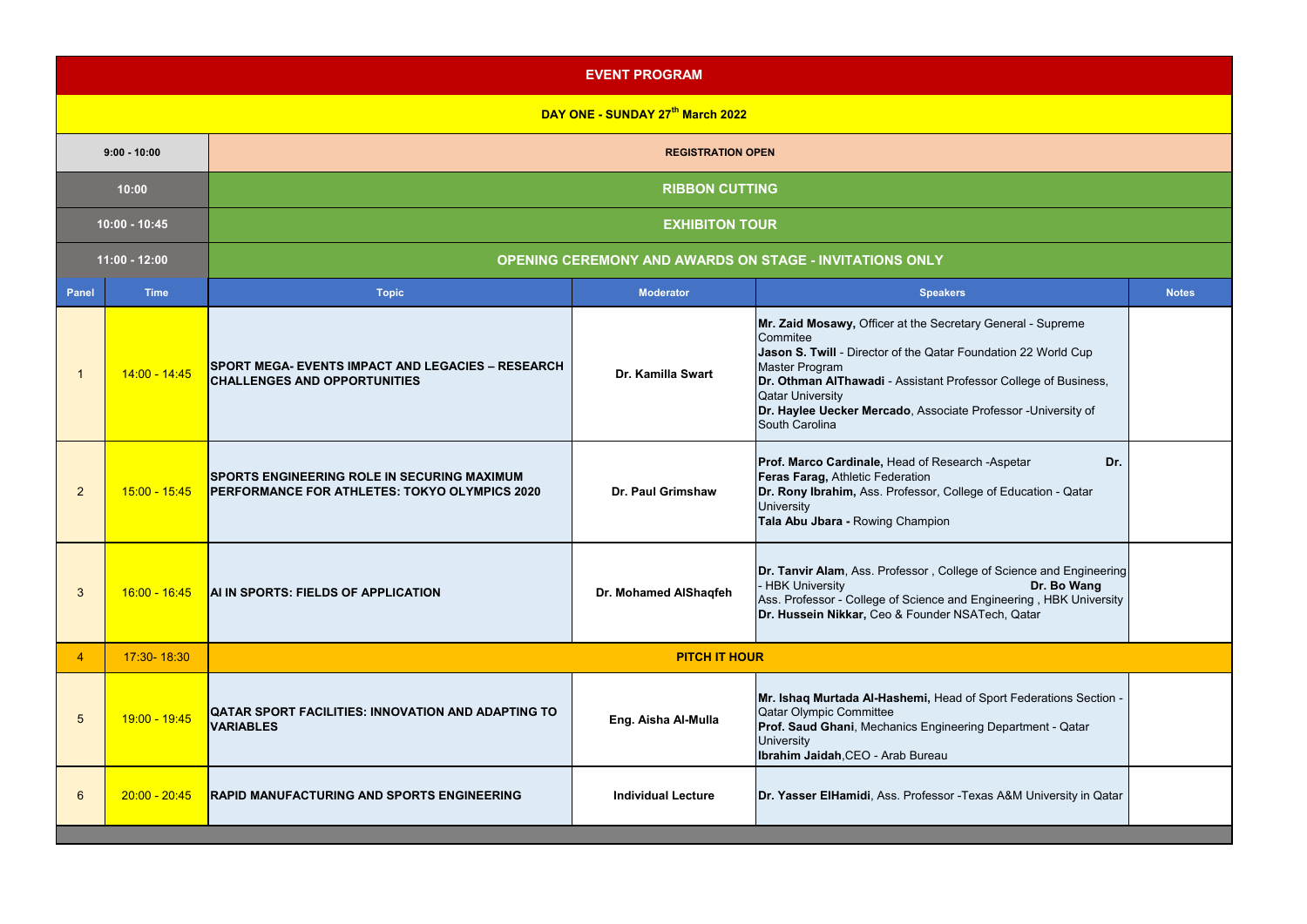| DAY TWO - MONDAY 28 <sup>th</sup> March 2022 |                       |                                                                                                                         |                               |                                                                                                                                                                                                                                                                                                                                                     |              |  |  |  |  |
|----------------------------------------------|-----------------------|-------------------------------------------------------------------------------------------------------------------------|-------------------------------|-----------------------------------------------------------------------------------------------------------------------------------------------------------------------------------------------------------------------------------------------------------------------------------------------------------------------------------------------------|--------------|--|--|--|--|
| <b>12:00 - EXHIBITION OPENS</b>              |                       |                                                                                                                         |                               |                                                                                                                                                                                                                                                                                                                                                     |              |  |  |  |  |
| <b>Panel</b>                                 | <b>Time</b>           | <b>Topic</b>                                                                                                            | <b>Moderator</b>              | <b>Speakers</b>                                                                                                                                                                                                                                                                                                                                     | <b>Notes</b> |  |  |  |  |
|                                              | 14:00 - 14:45         | <b>WOMEN IN THE FOREFRONT: ROLE OF WOMEN IN QATAR</b><br><b>SPORTS INDUSTRY</b>                                         | <b>Eng. Zeinab AlKhayat</b>   | <b>Nada</b><br><b>Lolwa AlMurri, Head of Women Olympic Committee</b><br><b>Mohamed Wafa, Swimming Champion</b><br><b>Eng. Aisha Al-Mullah, AlThumama Stadium Project Management -</b><br><b>Supreme Committee</b><br><b>Sara Hamdy Masoud, Shot Put Olympic Champion</b>                                                                            |              |  |  |  |  |
| $\overline{2}$                               | <u> 15:00 - 15:45</u> | <b>ROLE OF EDUCATION IN BUILDING CAPACITY IN THE SPORT</b><br><b>INDUSTRY OF QATAR</b>                                  | <b>Dr. Mahfoud Amara</b>      | <b>Dr. Ahmed Al-Emadi, Dean of College of Education - Qatar</b><br>University<br><b>Prof. Mounir Hamdi</b> , Dean of College of Science and Engineering -<br><b>HBK University</b><br>Dr. Paul Grimshaw, College of Health and Life Sciences - HBK<br> University<br>Dr. Ali Albakri, Head of Sports Development Section - Qatar Olympic<br>Academy |              |  |  |  |  |
| $\mathcal{S}$                                | 16:00 - 16:45         | <b>HOSTING A SPORT MEGA-EVENT: TOOLS AND KEYS TO A</b><br><b>SUCCESSFULL MANAGEMENT</b>                                 | <b>Eng. Muhammad Tawackol</b> | <b>Dr. Talar Sahsuvaroglu, Sustainability and Environmental SME -</b><br>Supreme Committee<br>Mr.<br><b>Amin Darawsheh, Hotel Manager - The Torch and Azizyah Boutique</b><br><b>Eng. Mowafaq Bairoudy, Syrian Engineers Association</b><br>Rola Fayyad, CEO - VIAVII                                                                               |              |  |  |  |  |
| $\overline{4}$                               | 17:30-18:30           | <b>PITCH-IT HOUR</b>                                                                                                    |                               |                                                                                                                                                                                                                                                                                                                                                     |              |  |  |  |  |
| $5\overline{)}$                              | <u> 19:00 - 19:45</u> | <b>E-SPORTS: A RISING INTERNATIONAL DIGITAL CULTURE</b><br><b>REDEFINING 'SPORTS'</b>                                   | <b>Heba Al-Masri</b>          | <b>Prof. Zachary Calo, Professor at College of Law - HBK University</b><br>Dr. Nicholas Watanabe, Sport Managemnet and Entertainment -<br>University of South Carolina<br><b>Mohamed Majali, Ceo &amp; Founder Fate Esports</b>                                                                                                                     |              |  |  |  |  |
| 6                                            | 20:00 - 20:45         | <b>ADAPTIVE SPORTS: CHALLENGES AND IMPACT ON THE</b><br>QUALITY OF LIFE FOR THE DIFFERENTLY ABLED<br><b>COMMUNITIES</b> | Dr. Kamilla Swart             | <b>Ali Mohamed AIMass, Qatar Paralympic Committee</b><br><b>Sara Hamdy Masoud, Shot Put Olympic Champion</b><br><b>Kathleen V. Bates, Senior ASD/Special Needs Aquatic Specialist</b><br>Ryan J. Moignard, Senior ASD/Special Needs Football Specialist                                                                                             |              |  |  |  |  |